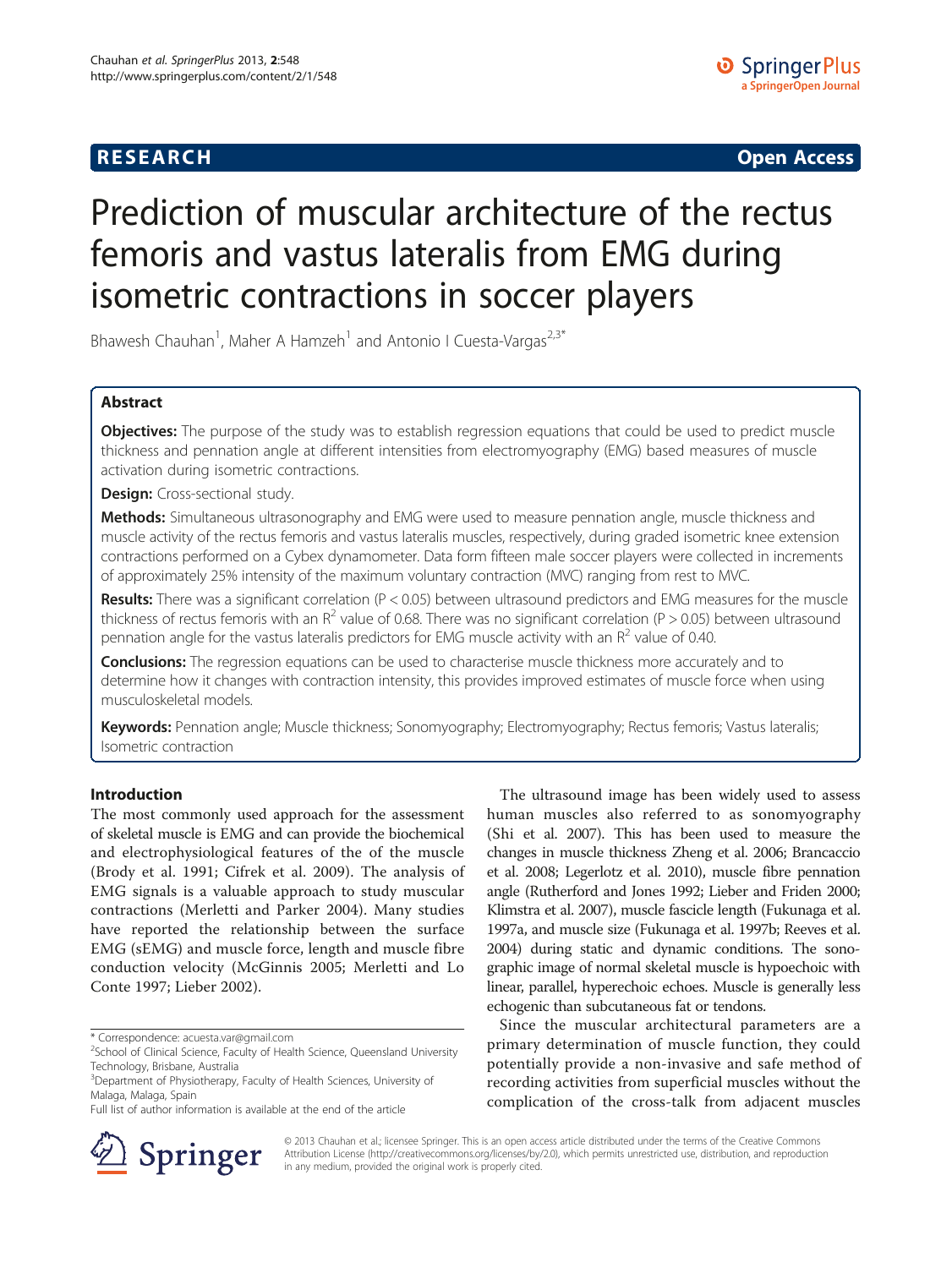suffered in the sEMG analysis (Hodges et al. [2003\)](#page-6-0). Several studies have examined the changes in the muscular architectural parameters. One study found differences in pennation angle and thickness in the triceps brachii among bodybuilders and normal subjects (Kawakami et al. [1993](#page-6-0)). Bleakney and Maffulli [\(2002\)](#page-6-0) (Bleakney and Maffulli [2002](#page-6-0)) found differences in muscle thickness and pennation angle by the detraining in the quadriceps muscles compared with the contralateral after a fracture in the limbs. While Rutherford and Jones [\(1992\)](#page-7-0) found no difference in the pennation angle after a three month of strengthening programme of the quadriceps muscles.

Most recently, some studies have shown the relationship between EMG activity and muscular architecture. One study showed a positive relationship between the change of muscle thickness and sEMG activity of the abdominal (Bleakney and Maffulli [2002](#page-6-0)), and another study showed a relationship between muscle pennation angle and sEMG during ankle isometric contractions (McMeeken et al. [2004\)](#page-6-0). The combination of muscular architecture and sEMG activity studies provide more information about skeletal muscle. We are not aware of any study that has used ultrasound and sEMG to assess the relationship between ultrasound parameters and sEMG from the quadriceps muscles during different level of isometric contractions.

Therefore, the aim of the study was to assess the relationship between muscle thickness of rectus femoris and pennation angle of vastus lateralis from EMG based measures of muscle activation during isometric contractions of different strength intensities (100%, 75%, 50%, 25%). We hypothesised that pennation angle and muscle thickness would increase with EMG, and the strength of the relationship would relate to the changes in pennation angle and muscle thickness form rest to MVC.

## Methods

#### **Participants**

Fifteen healthy male subjects (semi-professional football players) from various local football teams were recruited for this study. The subjects were male and right leg dominant (age  $24.4 \pm 3.2$  years; height  $181.1 \pm 6.4$  cm; body mass  $80.5 \pm 11.6$  kg; mean  $\pm$  SD). Subjects suffering from any lower limb injury within the previous three months of the assessment were excluded from the study. No participants had any previous history of neuromuscular disorder and each gave written informed consent prior to the experiment. Ethical approval for the study was gained according to the guidelines of University of Roehampton.

## Experimental procedure

Before the test, each subject carried out a 10-minute warm-up including static stretching of the quadriceps muscles, free standing squats and jogging. Knee extension torque was measured isometrically using the Cybex dynamometer with HUMAC Norm software (Cybex Norm Testing & Rehabilitation System, Cybex Norm Inc., Ronkonkoma, USA). The subject was then seated in the adjustable chair and was secured with safety straps around the waist and across the chest to limit any changes in position during testing. The lateral condyle of the knee joint was visually aligned with the centre of the rotational axis of the dynamometer. The ankle cuff on the dynamometer's lever arm was placed 2 cm proximal to the lateral malleolus, this allowed subjects to exert maximal forces without receiving any discomfort at the shin. Knee extension contractions were performed at a knee flexion angle of 75° flexion. The right leg was chosen for measurements, which was the dominant leg in all subjects.

The location for electrodes placement was taken from the European Recommendations for Surface Electromyography (SENIAM [1999](#page-7-0)) and ground electrode was placed in the wrist of subject. The subject was marked up using a washable marker pen and a razor was used to remove any hair on the skin that was cleansed with alcohol wipes and dried. The electrode for the vastus lateralis was placed 2/3 on the line from the anterior spina iliaca superior to the lateral side of the patella. The electrode for the rectus femoris was placed at 1/2 on the line from the anterior spina iliaca superior to the superior part of the patella.

After several familiarization contractions, each subject was asked to extend the knee against the lever actuator of the dynamometer by increasing the contraction force little by little to the maximal contraction and then relaxing gradually. A real time visual reference for the maximum torque was displayed on the isokinetic dynamometer computer screen that assisted with targeting. The maximal torque value was considered as the maximal voluntary contractions (MVC). Two repeated voluntary contractions were performed continuously within each trial with a 5 minutes rest between trials. The assessment included two trials at rest, maximum voluntary contraction (MVC), 75%, 50% and 25% for the rectus femoris and vastus lateralis whilst simultaneously recording sEMG and US images with support of a trigger system. Once the test procedure was completed, a 5-minute cool down was undertaken by each subject. This consisted of slow walking and static stretching of the quadriceps muscles for a duration of 15–20 seconds.

#### Data acquisition

The Cybex dynamometer was used to measure the isometric peak torques at 75° of knee flexion. Verbal encouragement and feedback was given to each subject for each contraction. A value of  $\pm 5$  Nm of the actual torque target was accepted and recorded. Once the subject reached the required torque target point for each increment, they were instructed to hold the contraction for five seconds before being told to relax.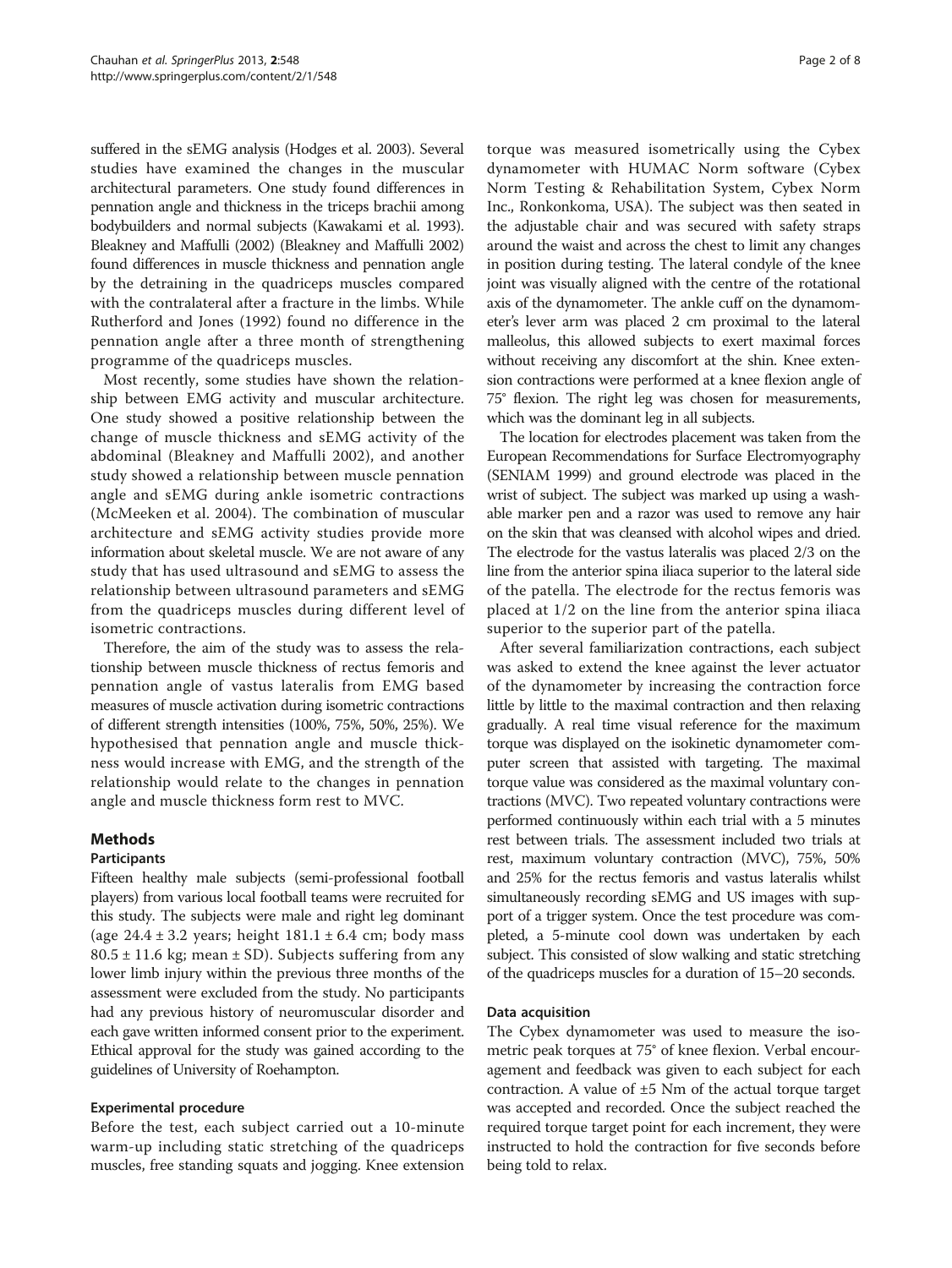EMG data was measured using Biometrics DataLink Software (Ladysmith, VA, USA). sEMG activity was recorded with the use of a data logger with the start of the recording taking place just before the contraction and stopped when the subject had finished contracting and was in a relaxed position.

The Ultrasound scan was measured using Sonosite M-turbo with a high frequency transducer type HFL38x (13–6 MHz) (Bothell, WA, USA). The same operator performed all measurements. The thickness of the rectus femoris was measured with the probe placed in the transverse plane, and the angles of pennation of the vastus lateralis with the probe placed in the sagittal plane. A transducer was used to record the ultrasound images and placed inferior to the surface electrode placements of the rectus femoris and vastus lateralis. Liberal amounts of conductive gel were applied to the skin and the probe to obtain a clear and good quality image.

An external trigger with sEMG synchronized the ultrasound images once the subject had met the torque target value and was holding the contraction for 5 seconds. Two trials were for each muscle, beginning with RF muscle. Resting periods between each trial for the subject lasted for 5 minutes before the second trial began.

#### Data analysis

The sEMG data were sampled at 1000 Hz, and the data for the two trials at rest, MVC, 75%, 50% and 25% were averaged for both muscles. The signals were further processed by low pass filtering the signal with a Butterwotrth filter at a cut-off frequency of 500 Hz. The root mean square (RMS) sEMG amplitude was measured for 5 seconds and was then normalized to the average from MVC, normalized sEMG was used as a measure of muscle activation during contraction. Normalized sEMG ranged between 0 and 1.0. Ultrasound images for the two trials at rest, MVC, 75%, 50% and 25% were averaged for both the rectus femoris and vastus lateralis muscles. The thickness was measured from the anterior aspect of rectus femoris to the fascia (Figure 1). The pennation angle was determined from the angle between the fascia and the muscle fibres (Figure [2](#page-3-0)). All measurements were taken using the ImageJ software (National Institutes of Health, Bethesda, Maryland).

#### Statistical analysis

Statistical analysis was performed using SPSS 15.0 statistical package for Windows. Linear regressions were used for each muscle with a p-value less than 0.05 considered statistically significant. EMG data were used alone as input and pennation angle and muscle thickness how output.

#### **Results**

Mean and Standard Deviation (SD) for rectus femoris and vastus lateralis sEMG muscle activity and architecture parameters values for all 15 subjects are shown in Table [1](#page-3-0). An increase in muscle force leads to an increase in muscle thickness for the rectus femoris and pennation angle for the vastus lateralis with the largest difference recorded from rest to MVC (100%).

Examples of the best measures for ultrasound pennation angle and muscle thickness with sEMG muscle activity for one subject are shown in Figures [3](#page-4-0) and [4](#page-4-0). It is important to note that the slope and fit of the line varies from normalized data of one subject to another because of inter-subject variability. For this reason, pennation angle and muscle thickness at rest and MVC were included in the anlaysis so that subject specific values can be predicted for subjects with similar normalised EMG.

The regression equations for EMG and ultrasound fitted significant ( $p < 0.05$ ) with  $R^2$  value of 0.68 for ultrasound muscle thickness of the rectus femoris, (Figure [5](#page-5-0)). However, for pennation angle of the vastus lateralis, the regression equations for EMG and ultrasound was not significant  $(p > 0.05)$  with  $\mathbb{R}^2$  values of 0.40, (Figure [6\)](#page-5-0).

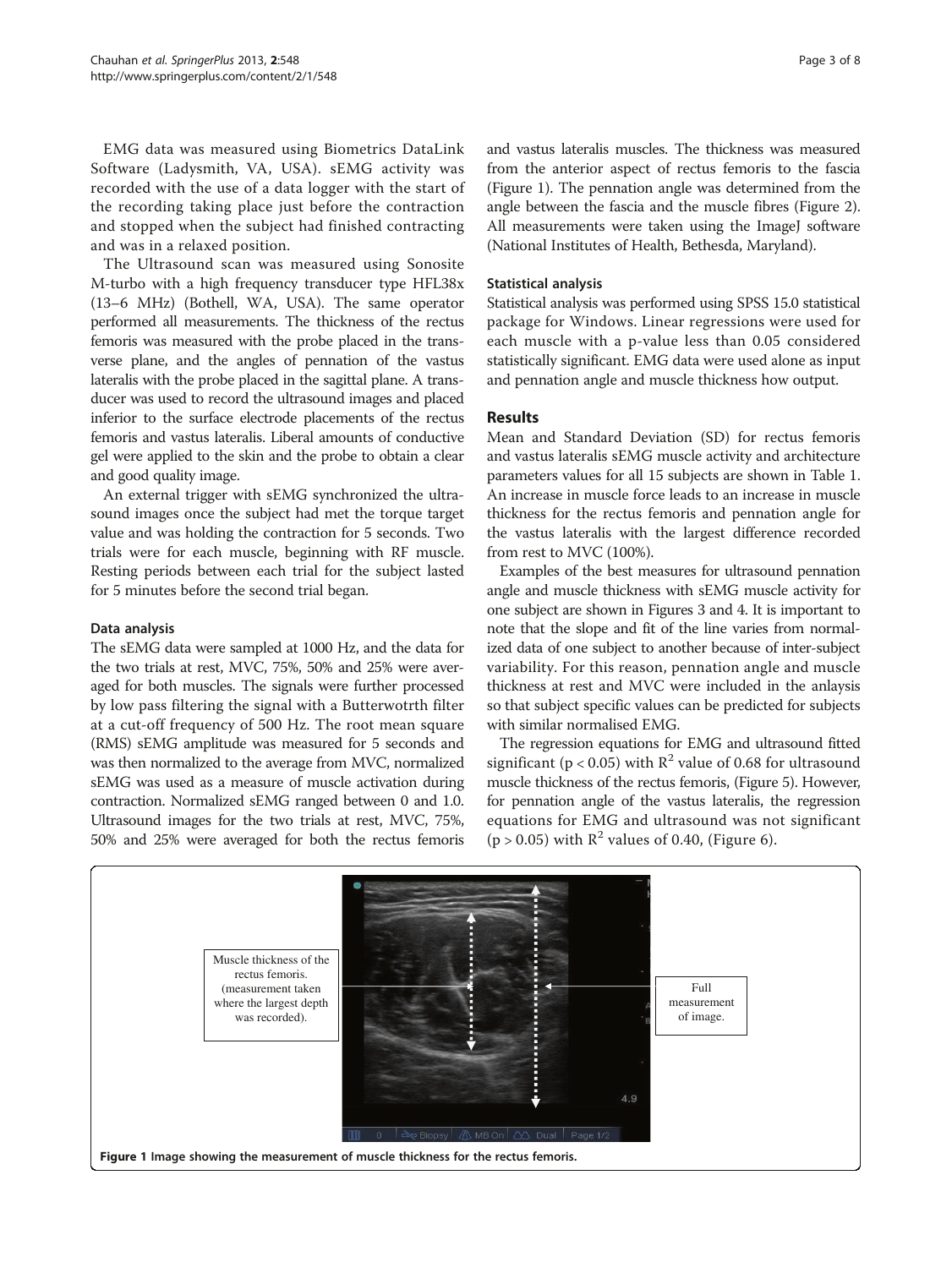<span id="page-3-0"></span>

## **Discussion**

This study showed that there was a significant correlation between EMG muscle activity and muscle thickness for the rectus femoris muscle ( $p < 0.05$ ). In addition, there was no significant correlation between EMG muscle activity and pennation angle for the vastus lateralis muscle ( $p > 0.05$ ).

Manal et al. [\(2008\)](#page-6-0) found a significant correlation between EMG and pennation angles of the ankle plantar and dorsiflexors including the tibialis anterior, lateral gastrocnemius, medial gastrocnemius, and soleus muscles with  $\mathbb{R}^2$  values of 0.76, 0.82, 0.82 and 0.87 which shows a strong relationship between the two parameters of EMG and pennation angle. Hodges et al. [\(2003](#page-6-0)) used ultrasound as a method to estimate muscle activity in several muscles including tibialis anterior, biceps brachii, brachialis, transverses abdominis, obliquus internus abdominis and obliquus externus abdominis during isometric contractions. Their study found a relationship in the tibialis anterior muscle with a significantly higher correlation between EMG and pennation angle with an  $\mathbb{R}^2$  value of 0.96 and between EMG and muscle thickness was also significant with an  $\mathbb{R}^2$  value of 0.75 (Hodges et al. [2003](#page-6-0)). However, methodological differences can be related to the differences between by Manal et al. [\(2008](#page-6-0)) and Hodges et al.

([2003](#page-6-0)) findings. As mentioned previously, the joint angle is an important factor in conducting strength assessments. Both studies used the tibialis anterior muscle of the ankle joint for assessing muscular strength at different intensities. The study by Manal et al. ([2008](#page-6-0)) collected data with the ankle in 30° of plantar flexion which was stated as placing the muscle near the optimal fiber length whereas Hodges et al. ([2003](#page-6-0)) collected data with the ankle in a neutral position. Hodges et al. [\(2003](#page-6-0)) used finer increments of % MVC, whereas in comparison to the current study and research conducted by Manal et al. ([2008](#page-6-0)) percentage increments of 25% from rest to MVC were used (25%, 50%, 75%). The Hodges study shows that a range of architectural parameters of human muscles is nonlinearly related to muscle activity, but they doesn't study the quadriceps muscle (Hodges et al [2003](#page-6-0)). In contrast, a linear relationship between muscle activity and changes in muscle geometry has been reported for certain muscles (e.g., medial gastrocnemius) (Narici et al [1996](#page-6-0)).

The findings of the current study suggest that as muscle contraction level increases, muscle thickness and pennation angle also increase. This is supported by previous literature from Rudroff et al. ([2008\)](#page-6-0) who found increases in brachialis thickness (27.7 to 30.9 mm) and pennation

| Table 1 Mean±SD data of the sEMG (mv) and muscle thickness (mm) and pennation angle (°) during levels of intensity |  |
|--------------------------------------------------------------------------------------------------------------------|--|
|--------------------------------------------------------------------------------------------------------------------|--|

|                                | Rest            | 25%             | 50%              | 75%             | 100%            |
|--------------------------------|-----------------|-----------------|------------------|-----------------|-----------------|
| Vastus lateralis               |                 |                 |                  |                 |                 |
| Average $\pm$ SD (mv)          | $0.003 + 0.002$ | $0.062 + 0.028$ | $0.152 + 0.061$  | $0.266 + 0.122$ | $0.390 + 0.151$ |
| Average $\pm$ SD ( $\degree$ ) | $15.1 + 3.81$   | $15.7 + 3.77$   | $17.6 + 4.06$    | $18.8 + 4.52$   | $20.7 + 4.44$   |
| Rectus femoris                 |                 |                 |                  |                 |                 |
| Average $\pm$ SD (mv)          | $0.008 + 0.008$ | $0.052 + 0.020$ | $0.149 + 0.0658$ | $0.293 + 0.124$ | $0.431 + 0.185$ |
| Average $\pm$ SD (mm)          | $28.8 \pm 3.28$ | $32.2 + 3.97$   | $33.3 + 4.21$    | $33.4 + 4.04$   | $33.9 + 4.3$    |
|                                |                 |                 |                  |                 |                 |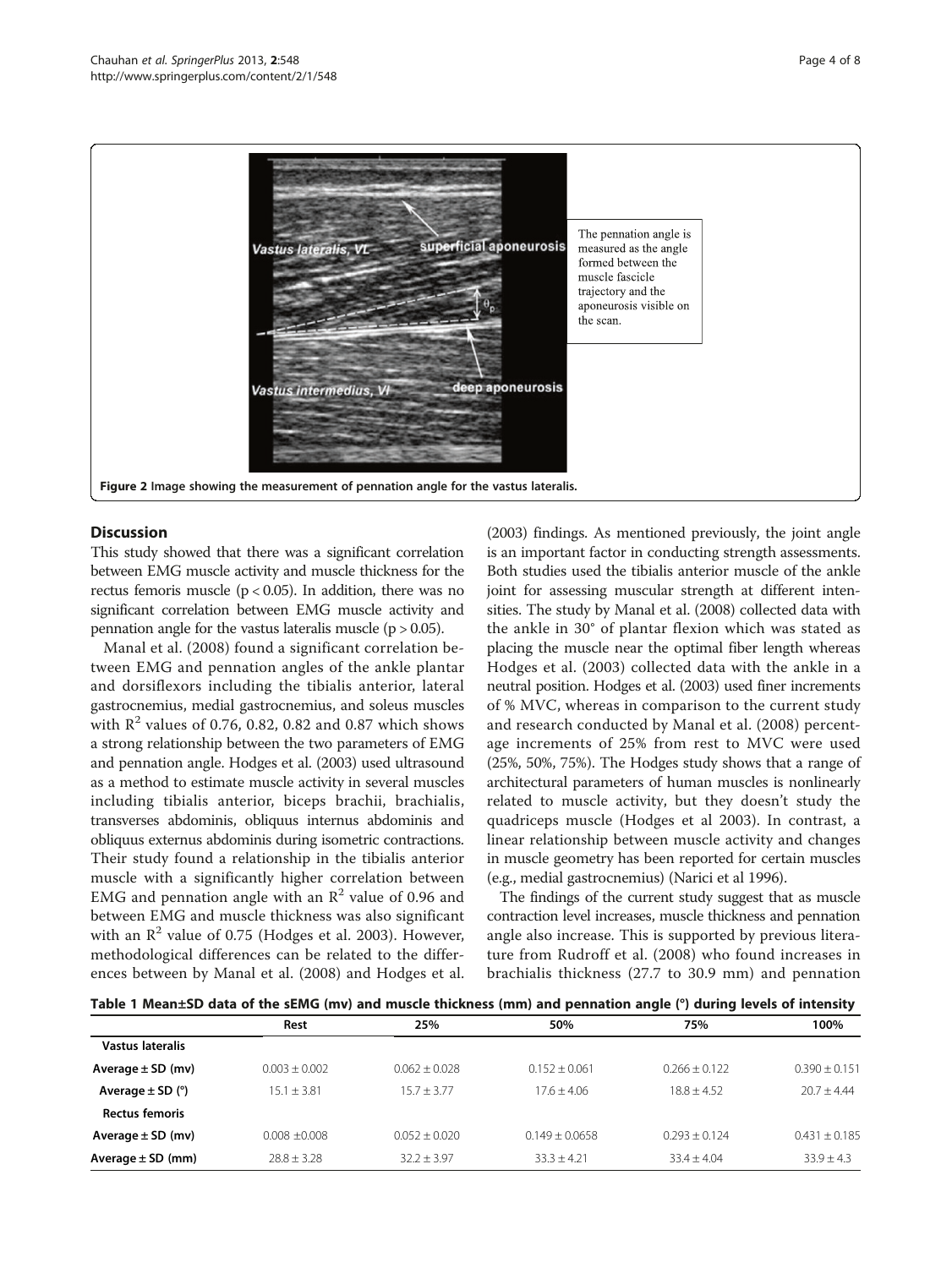<span id="page-4-0"></span>

angle (10.9 to 16.5°) of the elbow flexors. Their testing procedure involved fatiguing contractions at 20% of maximal voluntary contraction force, however, this was not associated with the increase in intramuscular EMG amplitude. In comparison to the current study, EMG muscle activity recorded a significant increase with muscle contraction intensity from rest, 100%, 75%, 50%, 25% with values of 0.0033, 0.3901, 0.2661, 0.1526, 0.0621 (mv) respectively. Furthermore, it shows that there is a relationship between EMG and ultrasound in relation to increase EMG muscle activity and muscle thickness and pennation angles at different intensities.

Ghori et al. [\(1995](#page-6-0)) investigated the relationship between torque and EMG activity of the vastus lateralis during isokinetic concentric and eccentric contractions at maximum effort with a fixed velocity of  $30^{\circ} s^{-1}$  through  $80^{\circ}$ -  $20^{\circ}$  of knee flexion. They found no significant differences in EMG activity between the left and right vastus lateralis or between eccentric and concentric contractions at any joint angle range. The possible reasons for this can relate to electrode placement, properties of underlying tissue such as fat or fiber type characteristics of the muscle (Ghori et al. [1995\)](#page-6-0). Electrode placement is an important factor for recording muscle activity. In the current study,

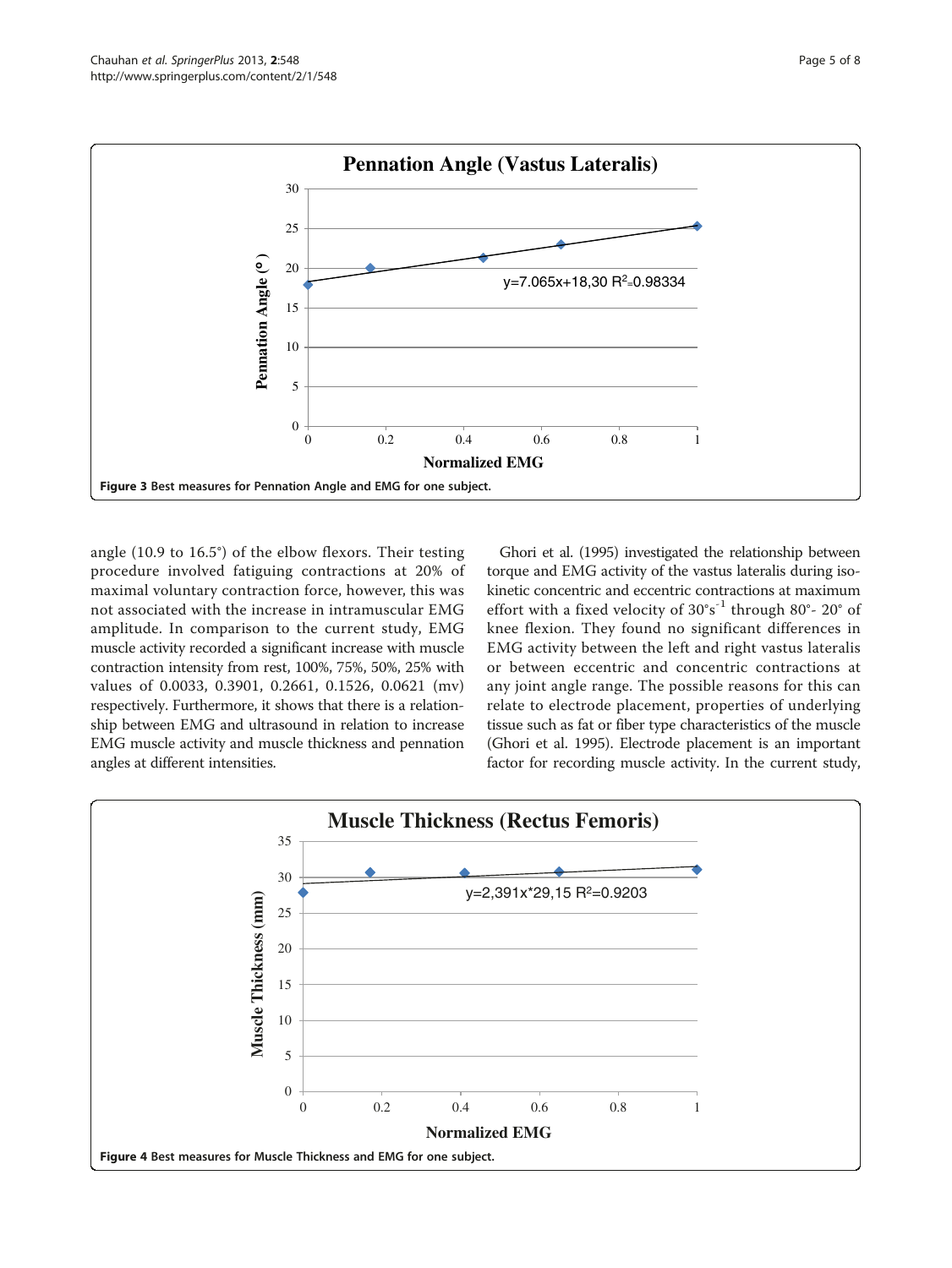<span id="page-5-0"></span>

references for the location of electrode placement were taken from the European Recommendations for Surface Electromyography as well as using a reference for the ultrasound probe to provide accurate electrode and probe placements.

Brancaccio et al. [\(2008\)](#page-6-0) found significant increases in pennation angles of the vastus lateralis which were significantly greater after exercising to exhaustion in all subjects with an average of 14.4° compared to 12.8° when the subjects were at rest. The current study recorded an increase in pennation angle for the vastus lateralis with a mean value of 15.1° for the subjects at rest and 20.7° for the mean value at MVC.

Buchanan et al. [\(2004\)](#page-6-0) stated that contractile effort was reflected in the magnitude of the electromyogram, therefore the EMG signal might be a predictor of muscle thickness and pennation angle change. The findings of the current study revealed that the relationship between EMG and muscle thickness was fairly linear with a significant correlation for the rectus femoris ( $p < 0.05$ ). The rectus femoris recorded the strongest relationship with an  $\mathbb{R}^2$  value of 0.68 using EMG regression equations to predict muscle thickness. There was no significant correlation between EMG muscle activity predictors for ultrasound pennation angle with an  $\mathbb{R}^2$  value of 0.40 (p > 0.05).

Further limitations of the study can relate to only one joint angle was recorded, that pennation angles were measured only from one muscle and the recording of EMG for the vastus lateralis muscle as it is likely that all components of the quadriceps musculature acted together during the contractions. Image scans were taken from one particular instant of effort while

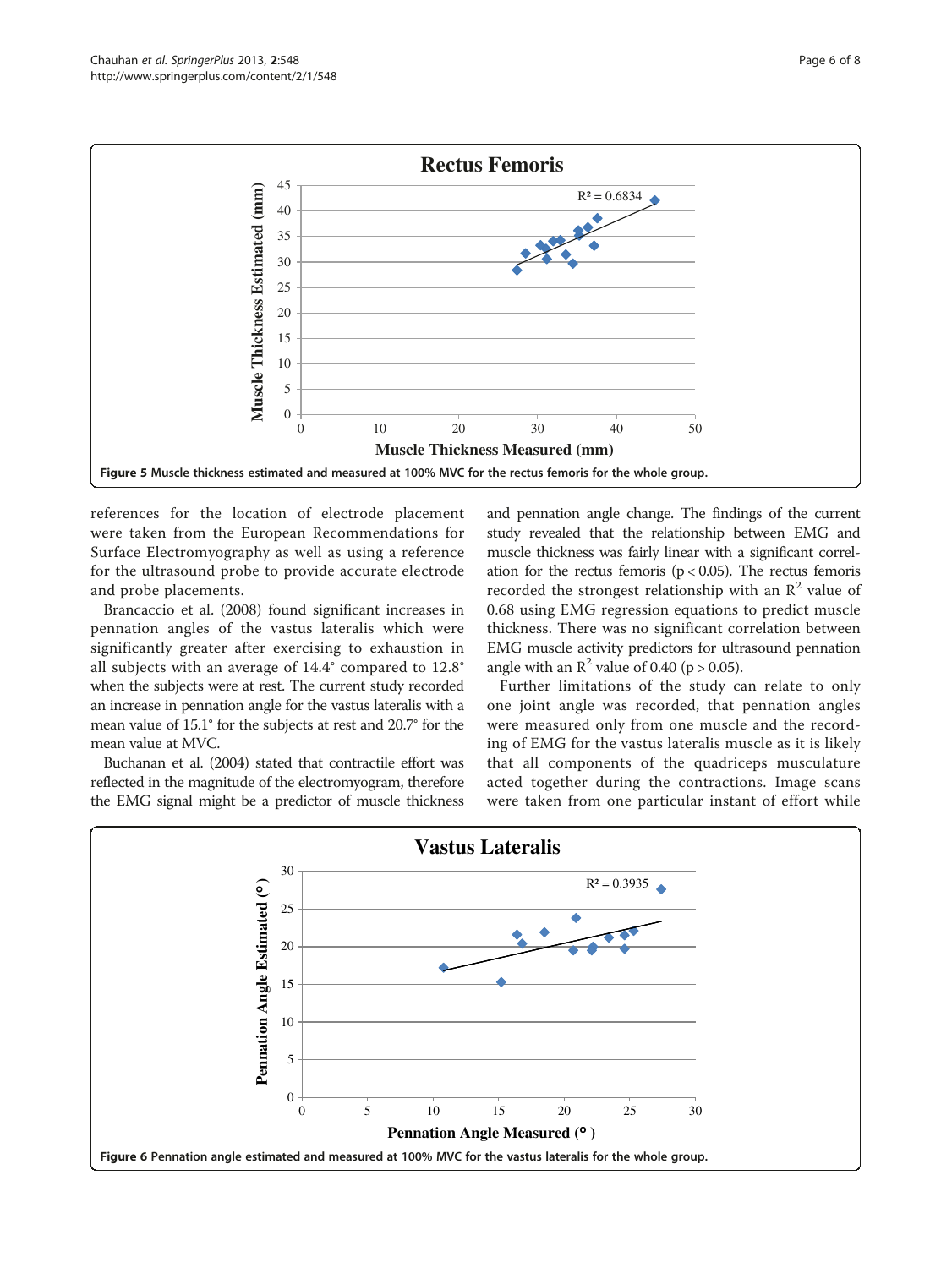<span id="page-6-0"></span>EMG measures were averaged across 5 seconds. In addition, the relationships were fitted for each muscle during separate contractions. For the generalizability of the results expanded the sample females and lesser-trianed individuals must be included. The use of the isokinetic dynamometer to provide isometric torque values was also a limitation of the study. Once the subject was holding the contraction for five seconds after reaching the required torque value, it was difficult to identify if the subject was still holding the contraction at the required amount of effort. Only a visual reference was undertaken to make sure the subject was still contracting the muscles, as this would have had an effect on the ultrasound image as well as the EMG signal.

## Conclusion

The relationship between EMG muscle activity and muscle thickness demonstrated a strong correlation. These findings suggest that EMG based measures can be used to predict muscle thickness and ultrasound based measures can be used to predict EMG muscle activity. This is interesting because the two assessment tools of EMG and ultrasound measure different aspects of muscle function. The study also found no significant correlation between EMG muscle activity and ultrasound pennation angle for the vastus lateralis.

The results of this study establish the regression equations to predict muscle thickness of the rectus femoris from EMG. Incorporating this relationship into a model may better represent the architucture of this muscle which dominates knee extension. The equations are easy to implement and can improve musculoskeletal modeling force estimates for the primamary knee extensors.

#### Practical implications

- Regression equations could be used to predict muscle architecture from EMG-based measures.
- The rectus femoris recorded the strongest relationship between EMG muscle activity and muscle thickness.
- The above relationship could, therefore, be used to develop musculoskeletal modelling force estimates for the quadricep muscles.
- No financial support was received for this study.

#### Competing interests

No competing financial interests exist.

#### Authors' contributions

ACV contributed to conception of this study. BC and AVC participated in the acquisition of data. BC and ACV participated in the analysis and interpretation of data and were involved in drafting the manuscript or revising it critically for important intellectual content. All the authors have given final approval of the version to be published.

#### Acknowledgments

The authors are grateful to the volunteers from Centre for Sport and Exercises Sciences at University of Roehampton-London (UK) for their participation. It was partially funded by post doc fellow of Spanish National Funds, "Jose Castillejo" (JC2009-0047).

#### Author details

<sup>1</sup>Department of Life Sciences, Centre for Sport and Exercise Sciences, University of Roehampton, London, UK. <sup>2</sup>School of Clinical Science, Faculty of Health Science, Queensland University Technology, Brisbane, Australia. <sup>3</sup>Department of Physiotherapy, Faculty of Health Sciences, University of Malaga, Malaga, Spain.

#### Received: 29 July 2013 Accepted: 15 October 2013 Published: 18 October 2013

#### References

- Bleakney R, Maffulli N (2002) Ultrasound changes to intramuscular architecture of the quadriceps following intramedullary nailing. J Sports Med Phys Fitness 42:120–125
- Brancaccio P, Limongelli FM, D'Aponte A, Narici M, Maffulli N (2008) Changes in skeletal muscle architecture following a cycloergometer test to exhaustion in athletes. J Sci Med Sport 11(6):538–541
- Brody LR, Pollock MT, Roy SH, et al. (1991) PH-induced effects on median frequency and conduction velocity of the myoelectric signal. J Appl Physiol 71(5):1878–1885
- Buchanan TS, Lloyd DG, Manal K (2004) Neuromusculoskeletal modelling: Estimation of muscle forces and joint moments and movements from measurements of neural command. J Appl Biomech 20:367–395
- Cifrek M, Medved V, Tonkovic S, et al. (2009) Surface EMG based muscle fatigue evaluation in biomechanics. Clin Biomech 24(4):327–340
- Fukunaga T, Ichinose Y, Ito M, et al. (1997a) Determination of fascicle length and pennation in contracting human muscle in vivo. J Appl Physiol 82:354–358
- Fukunaga T, Kawakami Y, Kuno S, et al. (1997b) Muscle architecture and function in humans. J Appl Biomech 30(5):457–463
- Ghori GM, Donne B, Luckwill RG RG (1995) Relationship between torque and EMG activity of a knee extensor muscle during isokinetic concentric and eccentric contractions. J Electromy Kines 5(2):109–115
- Hodges PW, Pengel LH, Herbert RD, et al. (2003) Measurement of muscle contraction with ultrasound imaging. Muscle Nerve 27:682–692
- Kawakami Y, Abe T, Fukunaga T (1993) Muscle-fibre pennation angles are greater in Hypertrophied than in normal muscles. J Appl Physiol 74(6):2740–2744
- Klimstra M, Dowling J, Durkin JL (2007) The effect of ultrasound probe orientation on muscle architecture measurement. J Electromyogr Kinesiol 17(4):504–505. 14
- Legerlotz K, Smith HK, Hing WA (2010) Variation and Reliability of ultrasonographic quantification of the architecture of the medial gastrocnemius muscle in young children. Clin Phys Func Imaging 30(3):198–206
- Lieber RL (2002) Skeletal muscle structure, function, & plasticity, 3rd edition. Lippincott Williams & Wilkins, Philadelphia, P.A
- Lieber RL, Friden J (2000) Functional and clinical significance of skeletal muscle architecture. Muscle Nerve 11:1647–1666
- Manal K, Roberts DP, Buchanan TS (2008) Can Pennation Angles be predicted from EMGS for the primary ankle plantar and dorsiflexors during isometric contractions? J Biomech 41(11):2492–2497
- McGinnis PM (2005) Biomechanics of sport and exercise, vol 11. Human Kinetics, Champaign
- McMeeken JM, Beith ID, Newham DJ (2004) The relationship between EMG and change in thickness of transversus abdominis. Clin. Biomech 19:337–342
- Merletti R, Parker PJ (2004) Electromyography: physiology, engineering, and non-invasive applications (IEEE Press Series on Biomedical Engineering). IEEE/John Wiley & Sons, Hoboken, NJ
- Merletti R, Lo Conte LR (1997) Surface EMG signal processing during isometric contractions. J Electromyogr Kinesiol 7(4):241–250
- Narici MV, Binzoni T, Hiltbrand E, Fasel J, Terrier F, Cerretelli P (1996) In vivo human gastrocnemius architecture with changing joint angle at rest and during graded isometric contraction. J Physiol (Lond) 496:287–297
- Reeves ND, Maganaris CN, Narici MV (2004) Ultrasonographic assessment of human skeletal muscle size. Eur J Appl Physiol 91:116–118
- Rudroff T, Staudenmann D, Enoka RM (2008) Electromyographic measures of muscle activation and changes in muscle architecture of human elbow flexors during fatiguing contractions. J Appl Physiol 104:1720–1726